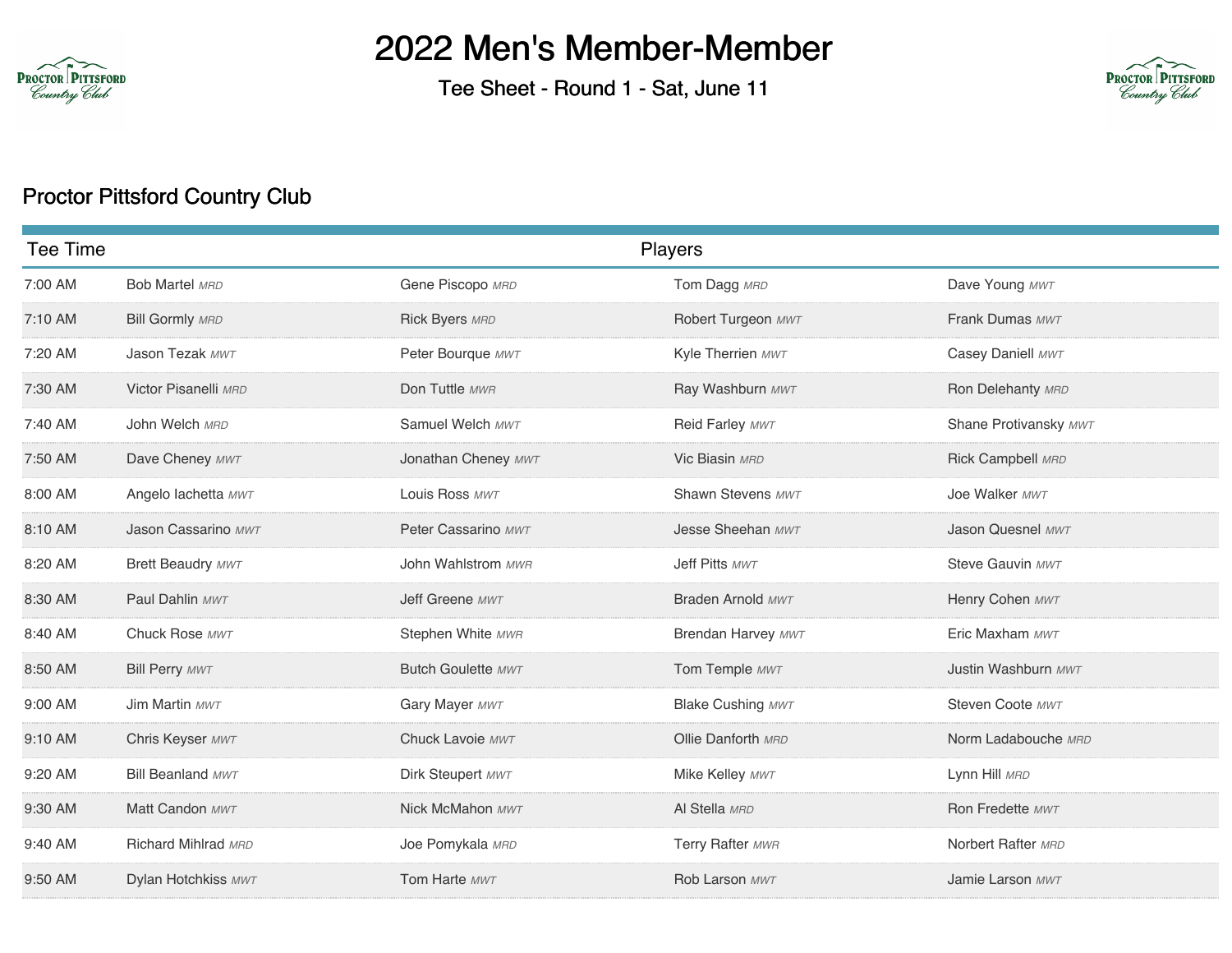

## 2022 Men's Member-Member

Tee Sheet - Round 1 - Sat, June 11



| Tee Time |                          |                        | Players              |                     |
|----------|--------------------------|------------------------|----------------------|---------------------|
| 10:00 AM | Todd Smith MWT           | Brad Smith MYL         | Jason Washburn MWT   | Chris Hardina MWT   |
| 10:10 AM | Randy Arnold MWT         | Jody Sabataso MWT      | Tim Puro MWT         | Timothy Urich MWT   |
| 10:20 AM | Frank Beyette MWT        | Paul Austin MWT        | <b>Bill Noel MWT</b> | Eric McKee MWT      |
| 10:30 AM | Vincent Gatti MWT        | Scott Pinkham MWT      | Earl Laviana MWT     | Jeff Lanzillo MWT   |
| 10:40 AM | David Morgan MWT         | Jack Dickson MWT       | Carl Miller MWT      | Steve Lulek MWT     |
| 10:50 AM | Joben Fineberg MWT       | Nathan Fineberg MWT    | Thomas Depoy MWT     | Thomas Depoy1 MWT   |
| 11:40 AM | Paul Rickert MWR         | George Ritter MWT      | Dan Querrey MWT      | Marco Menconi MWT   |
| 11:50 AM | Jeff Farrell MRD         | Charlie Farrell MRD    | Gary Wortman MRD     | Wayne Wortman MRD   |
| 12:00 PM | Jeff Nichol MRD          | Michael Charron MWT    | Chris Barber MWT     | Jason Swett MWT     |
| 12:10 PM | Robert Czachor MWT       | Jim Haley MRD          | Greg Anderson MWT    | Chad Fox MWT        |
| 12:20 PM | Mike Tyler MBL           | Carl Ojala MBL         | Kevin Candon MBL     | Curt Hier MBL       |
| 12:30 PM | Scott Holmquist MBL      | John Schell MBL        | Trevor Leonard MBL   | Keith King MBL      |
| 12:40 PM | John Ojala MBL           | Nick Ojala MBL         | Zack Lanzillo MBL    | Andrew Elms MBL     |
| 12:50 PM | Steve Wolf MBL           | <b>Bill Deehan MBL</b> | Scott Gallipo MBL    | Tony Notte MBL      |
| 1:00 PM  | Chad Wilson MWT          | Gary Pelkey MWT        | Bruce Baccei MWT     | Jon Leonard MWT     |
| 1:10 PM  | Joe Lanzillo MWT         | William Jakubowski MWT | Art Bemis MWT        | Landy Danforth MWT  |
| 1:20 PM  | Mike Morgan MWT          | Mark Candon MWT        | Jake Conway MWT      | Pete Conway MWT     |
| 1:30 PM  | <b>Bob Aronson MWT</b>   | John Gray MWT          | David Regimbald MWT  | Brett Regimbald MWT |
| 1:40 PM  | Kevin Bronson MWT        | William Tolin MWT      | Kirk Abrahamson MWT  | Dan Turgeon MWT     |
| 1:50 PM  | <b>Bill Franzoni MWT</b> | Thomas Franzoni MWT    | Ron Mecier MWT       | Rick Delbianco MWT  |